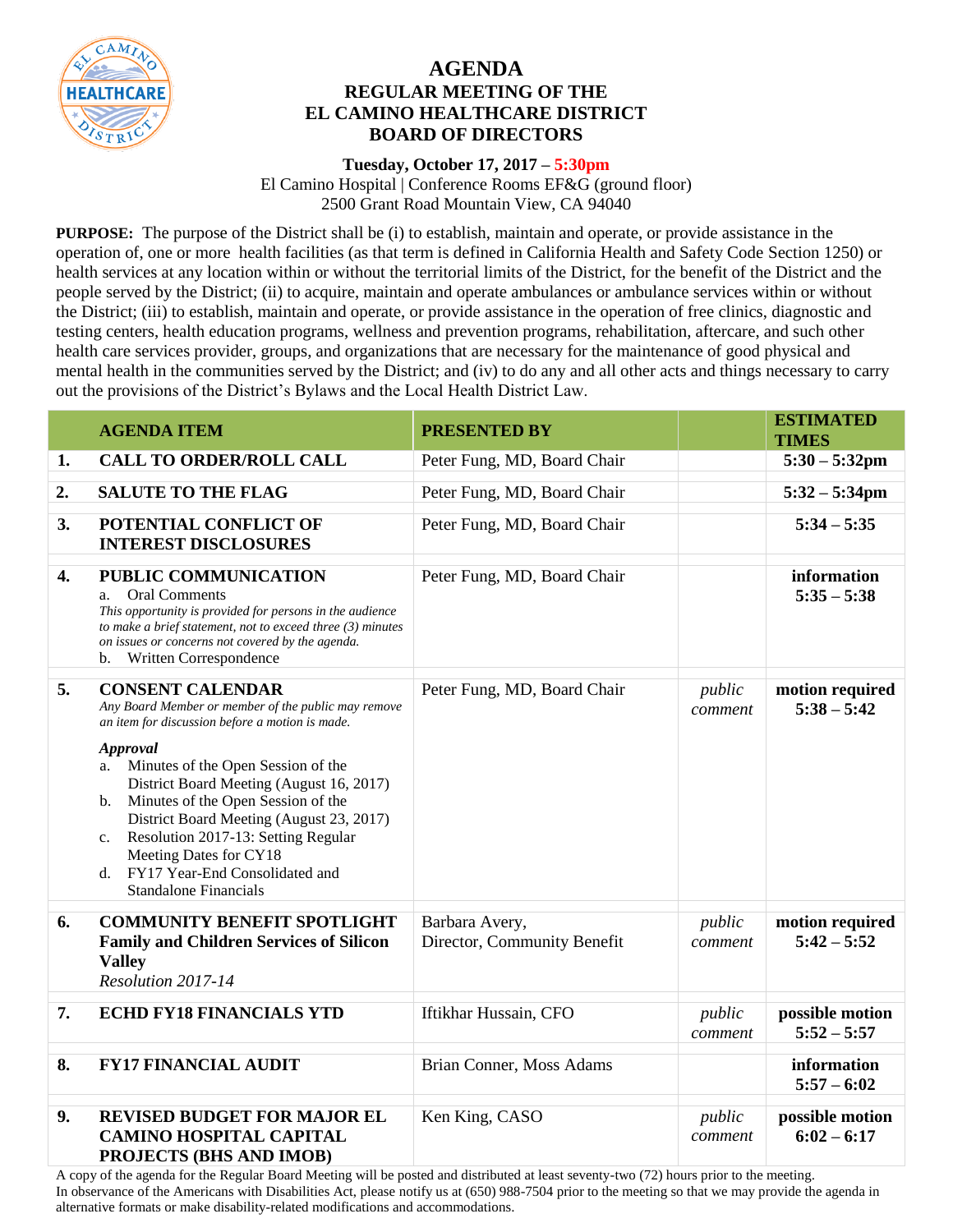| <b>AGENDA ITEM</b>                                                                                                                                                                                                                                                             | <b>PRESENTED BY</b>                                                                             |                   | <b>ESTIMATED</b><br><b>TIMES</b>       |
|--------------------------------------------------------------------------------------------------------------------------------------------------------------------------------------------------------------------------------------------------------------------------------|-------------------------------------------------------------------------------------------------|-------------------|----------------------------------------|
| <b>ECH BOARD MEMBER ELECTION</b><br><b>AD HOC COMMITTEE REPORT</b><br>Proposed Revised ECH Board Member<br>a.<br>Election and Re-Election Process<br>Re-Election of Director Lanhee Chen<br>b.<br>Proposed Revised Position Specification<br>$c_{\cdot}$                       | John Zoglin,<br>Ad Hoc Committee Chair                                                          | public<br>comment | possible<br>motion(s)<br>$6:17 - 6:32$ |
| <b>DRAFT DISTRICT DIRECTOR</b><br><b>VACANCY POLICY</b>                                                                                                                                                                                                                        | Cindy Murphy,<br>Director of Governance Services                                                | public<br>comment | possible motion<br>$6:32 - 6:47$       |
| <b>FY17 COMMUNITY BENEFIT PLAN</b><br><b>REPORT</b>                                                                                                                                                                                                                            | Barbara Avery,<br>Director, Community Benefit                                                   | public<br>comment | possible motion<br>$6:47 - 6:57$       |
| <b>FY18 PACING PLAN</b>                                                                                                                                                                                                                                                        | Peter Fung, MD, Board Chair                                                                     | public<br>comment | possible motion<br>$6:57 - 7:02$       |
| <b>BOARD COMMENTS</b>                                                                                                                                                                                                                                                          | Peter Fung, MD, Board Chair                                                                     |                   | information<br>$7:02 - 7:07$           |
| <b>ADJOURN TO CLOSED SESSION</b>                                                                                                                                                                                                                                               | Peter Fung, MD, Board Chair                                                                     |                   | motion required<br>$7:07 - 7:08$       |
| <b>CONSENT CALENDAR</b><br>Any Board Member or member of the public may remove<br>an item for discussion before a motion is made.<br><b>Approval</b><br>Gov't Code Section 54957.2:<br>Minutes of the Closed Session of the<br>a.<br>District Board Meeting<br>(June 20, 2017) | Peter Fung, MD, Board Chair                                                                     |                   | motion required<br>$7:08 - 7:10$       |
| Report involving Gov't Code Section 54957<br>for discussion and report on personnel<br>performance matters:<br>FY17 Financial Audit                                                                                                                                            | Brian Conner, Moss Adams                                                                        |                   | discussion<br>$7:10 - 7:15$            |
| conference with legal counsel – pending or<br>threatened litigation:<br><b>Compliance Matter</b>                                                                                                                                                                               | Mary Rotunno, General Counsel                                                                   |                   | discussion<br>$7:15 - 7:25$            |
| Report involving Gov't Code Section 54957<br>for discussion and report on personnel<br>performance matters:<br><b>Executive Session</b>                                                                                                                                        | Peter Fung, MD, Board Chair                                                                     |                   | discussion<br>$7:25 - 7:30$            |
| <b>ADJOURN TO OPEN SESSION</b>                                                                                                                                                                                                                                                 | Peter Fung, MD, Board Chair                                                                     |                   | motion required<br>$7:30 - 7:31$       |
| <b>RECONVENE OPEN SESSION/</b><br><b>REPORT OUT</b>                                                                                                                                                                                                                            | Peter Fung, MD, Board Chair                                                                     |                   | $7:31 - 7:32$                          |
| permissible actions taken during Closed Session.                                                                                                                                                                                                                               |                                                                                                 |                   |                                        |
| <b>FY17 FINANCIAL AUDIT APPROVAL</b>                                                                                                                                                                                                                                           | Brian Conner, Moss Adams                                                                        | public<br>comment | possible motion<br>$7:32 - 7:34$       |
|                                                                                                                                                                                                                                                                                | <b>18.</b> Gov't Code Section $54956.9(d)(2)$ –<br>To report any required disclosures regarding |                   |                                        |